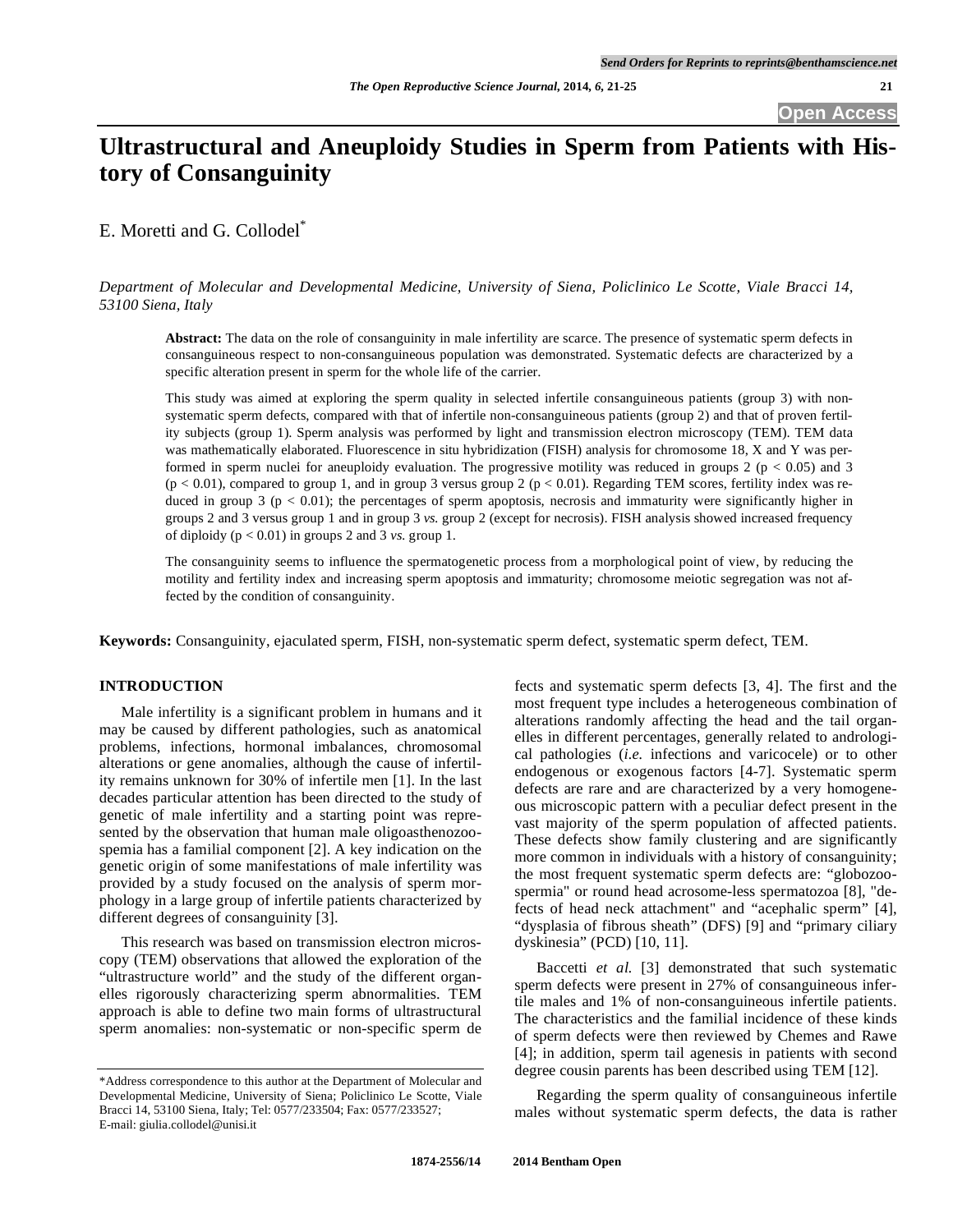scarce: to the best of our knowledge, only one paper described that the progressive sperm motility in a group of consanguineous males is significantly reduced respect to sperm motility from a group of non-consanguineous patients [3].

This study was aimed at exploring the sperm quality in a group of selected consanguineous infertile patients, focusing in particular on non-systematic sperm defects.

Sperm analysis was performed by TEM and the results were quantified by a mathematical formula based on probability calculation in force in our laboratory for many years. This method provides a score, as a fertility index represented by the number of sperm free of ultrastructural defects in an ejaculate and the percentage of sperm pathologies such as apoptosis, immaturity and necrosis [13, 14].

In addition, fluorescence in situ hybridization (FISH) analysis for chromosome 18, X and Y has been performed in sperm nuclei for a direct evaluation of aneuploidies in male gametes.

### **MATERIALS AND METHODOLOGY**

## **Patients**

Among 750 male patients addressed at the Interdepartmental Centre for Research and Therapy of Male Infertility, University of Siena, between 2002 and 2013, 27 individuals (aged 30-46 years) declared a history of consanguinity when they were interviewed about their case histories, reproductive problems and family backgrounds. All patients included in this study were born and lived in Italy. The inclusion criteria for this study encompassed: a normal 46, XY karyotype evaluated by conventional cytogenetic analysis, no history of diabetes, radiotherapy, chemotherapy, chronic illness or medications, a hormone (FSH, LH, T) profile in the ranges, a  $\text{BMI} < 25 \text{ kg/m}^2$ . Patients were non smokers. In addition, microbiological investigations of semen specimens and urethral fluids were performed in order to exclude the presence of genitourinary infections. Finally, clinical and physical examinations and scrotal Eco-color Doppler were carried out in all patients in order to investigate the presence of varicocele or other anatomical problems.

In the group of non-consanguineous infertile patients, ten age-matched non-consanguineous idiopathic infertile patients were selected. All infertile patients were individuals that did not obtain pregnancy after two years of unprotected sexual intercourses and satisfy the same inclusion criteria of the consanguineous group. In addition, a group of 25 men with proven fertility [14] were also included for variables comparisons. Fertile men (aged 22 to 40 years) showed a normal karyotype and they were not affected by anatomical problems and infections. These fertile men had fathered one or more children during past three years.

All patients provided informed written consent before inclusion in this study.

#### **Semen Analysis**

Semen was collected by masturbation after 4 days of sexual abstinence and examined after liquefaction for 30 min at 37 °C. Volume, pH, sperm concentration and motility were evaluated according to WHO [15, 16] guidelines. In patients with a sperm concentration of less than 10 million/ml, PCR analysis on DNA extracted from blood lymphocytes (QIAamp DNA Blood kit, QIAGEN, Milan, Italy) was carried out to exclude the presence of Y chromosome microdeletions Multiplex PCR was performed using the STS markers from the AZF region of the long arm of the Y chromosome. The STS markers included sY84 and sY86 for AZFa, sY127and sY134 for AZFb, and sY158 and sY254 for AZFc [17]. A normal male, a normal female and no template controls were included as internal controls.

#### **Transmission Electron Microscopy**

For electron microscopy, sperm samples were fixed in cold Karnovsky fixative and maintained at 4 °C for two hours. Fixed semen was washed in 0.1 mol/l cacodylate buffer (pH 7.2) for 12 hours, postfixed in 1% buffered osmium tetroxide for one hour at 4 °C, then dehydrated and embedded in Epon Araldite. Ultra-thin sections were cut with a Supernova ultramicrotome (Reickert Jung, Vienna, Austria), mounted on copper grids, stained with uranyl acetate and lead citrate and then observed and photographed with a Philips EM208 electron microscope (Philips Scientifics, Eindhoven, The Netherlands).

For each patient, three hundred ultra-thin sperm sections were analyzed. Major submicroscopic characteristics were recorded by two trained examiners who were blind to the experiment. TEM data was evaluated using the statistical mathematical formula by Baccetti *et al.* [13]. This formula considers 16 selected submicroscopic characteristics of sperm organelles able to define sperm function and calculates the number of spermatozoa probably free of structural defects (fertility index, FI) and the percentages of three main phenotypic sperm pathologies: immaturity, necrosis and apoptosis [14], each one characterized by typical alterations of organelles. Reduced acrosomes, round or elliptical nuclei with uncondensed chromatin, and the presence of cytoplasmic droplets were the examined characteristics for immaturity. Marginated chromatin and altered shaped nuclei were considered a main ultrastructural markers of apoptosis, whereas spermatozoa with broken plasma membranes, reacted acrosomes, and disrupted chromatin are affected by necrosis.

#### **Fluorescence in Situ Hybridization**

To evaluate aneuploidy frequency, FISH was performed according to Baccetti *et al.* [18] in the sperm nuclei of all the patients. A combination of  $\alpha$ -satellite DNA probes (CEP, Chromosome Enumeration Probes, Vysis, IL, USA) for chromosomes 18, X, and Y, directly labeled with different fluorochromes, was used. Observation and scoring were performed using a Leitz Aristoplan Optical Microscope (Leica, Wetzlar, Germany), equipped with a fluorescence apparatus with a triple bandpass filter for aqua, orange and green fluorochromes (Vysis), and a monochrome filter for DAPI (4-,6-diamidino-2-phenylindole). Whenever possible, nearly 5,000 sperm nuclei were scored for each sample.

#### **Statistical Analysis**

Statistical analysis was performed using the version 8 SAS system (Sas Institute Inc. Cary, NC 27513, USA). The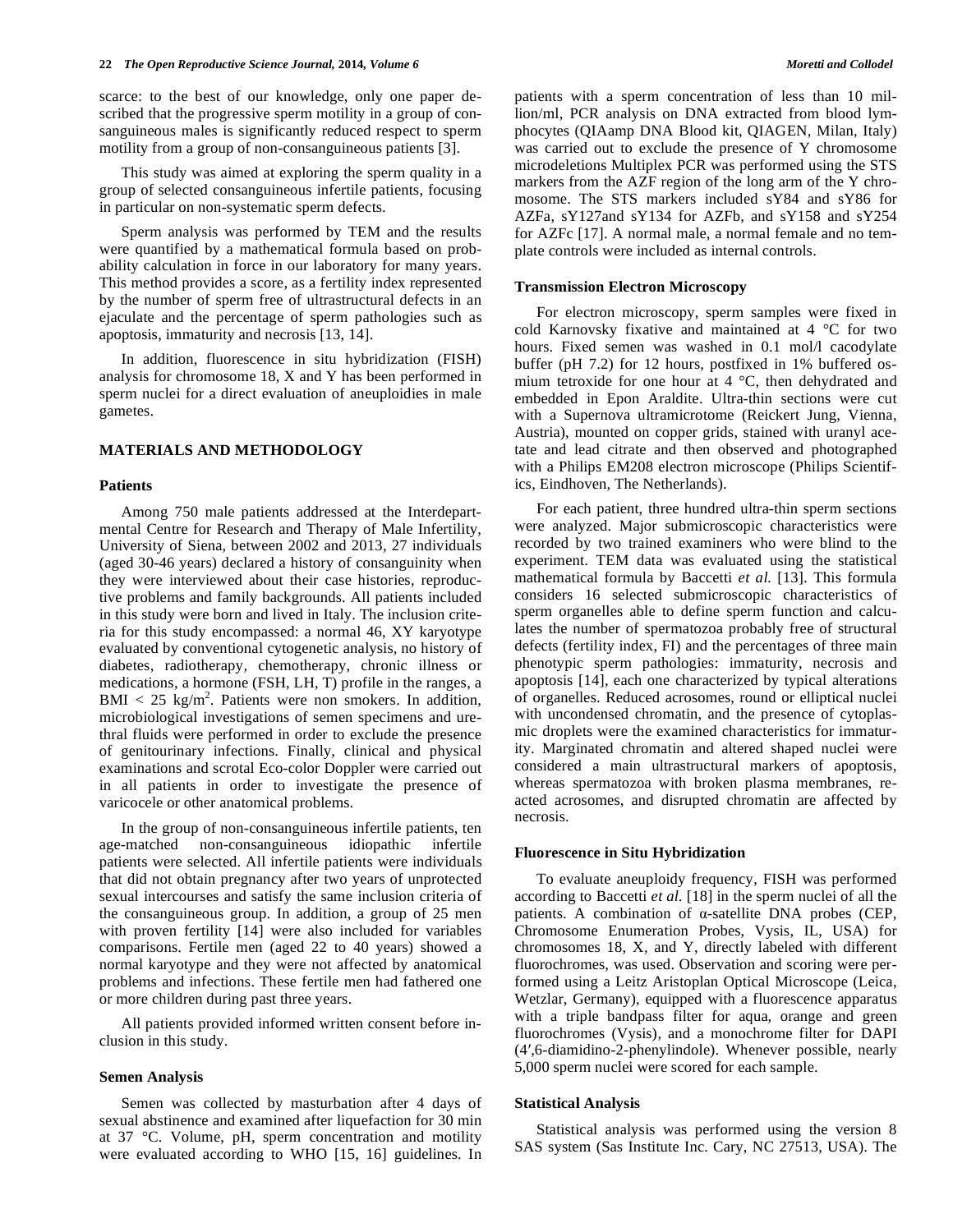**Table 1. Age ranges and means and standard deviations of age, BMI, hormone levels in the 3 considered groups: controls (group 1; #25), infertile non consanguineous patients (group 2; #10); infertile consanguineous patients (group 3; #11).** 

| Groups | Age Range | Age            | BMI                      | <b>FSH Level</b>   | <b>LH</b> Level | <b>Testosterone Level</b> |
|--------|-----------|----------------|--------------------------|--------------------|-----------------|---------------------------|
| 1(25)  | $22 - 40$ | $29.8 \pm 5.3$ | $23.5 \pm 1.9$           | $5.5 \pm 2.6$      | $3.5 \pm 1.3$   | $5.3 \pm 2.1$             |
| 2(10)  | $26 - 36$ | $30.4 \pm 3.4$ | $23.6 \pm 2.2$           | $5.5 \pm 2.8$      | $4.2 \pm 2.1$   | $5.4 \pm 2.3$             |
| 3(11)  | 24-42     | $31.6 + 4.9$   | $23.6 \pm 2.3$           | $5.3 \pm 3.5$      | $3.0 \pm 2.4$   | $4.6 \pm 1.7$             |
|        |           |                | $<$ 25 kg/m <sup>2</sup> | $0.7 - 11.0$ mU/ml | $0.8 - 8.0$ U/L | $2.8 - 11.4$ mg/ml        |

**Table 2. Means and standard deviations of semen variables in the 3 considered groups: controls (group 1; #25), infertile non consanguineous patients (group 2; #10); infertile consanguineous patients (group 3; #11). Sperm concentration and motility were evaluated by light microscopy (LM), the fertility index (FI), apoptosis, necrosis and immaturity by transmission electron microscopy (TEM), diploidies and disomies by fluorescence in situ hybridization (FISH). Statistics were also reported. The significant values reported in the last column were obtained by applying the Mann Whitney U-test among the pairs of groups. \* p < 0.05; \*\* p < 0.01.** 

|               |                             | <b>Diagnosis</b>            |                       |                        | <b>Statistics</b>             |                                    |  |
|---------------|-----------------------------|-----------------------------|-----------------------|------------------------|-------------------------------|------------------------------------|--|
|               | <b>Variables</b>            | (Group 1)                   | (Group 2)             | (Group 3)              | Kruskal-Wallis Test (p-value) | <b>Mann Witney U Post Hoc Test</b> |  |
|               |                             | # 25                        | #10                   | #11                    |                               |                                    |  |
| <b>LM/TEM</b> | Sperm/ml x $106$            | 74.26 (43.28)               | 54.83 (46.07)         | 40.24 (37.81)          | 0.0467                        | $1x3^*$ ;                          |  |
|               | Motility %                  | 49.20 (9.9)                 | 29.5 (11.24)          | 19.54 (11.2)           | < 0.0001                      | $1x2^*$ ; $1x3^{**}$ ; $2x3^{**}$  |  |
|               | Fertility index (FI)        | 7,386,080<br>(10, 464, 288) | 432.234<br>(503, 689) | 619.917<br>(1,104,566) | < 0.0001                      | $1x2***:1x3***:2x3**$              |  |
|               | Apoptosis                   | 4.05(2.04)                  | 6.89(3.84)            | 9.89(6.05)             | 0.013                         | $1x2^*;1x3^{**};2x3^*$             |  |
|               | <b>Necrosis</b>             | 32.12 (10.57)               | 46.09 (11.64)         | 40.34 (14.84)          | 0.0133                        | $1x2***:1x3**$                     |  |
|               | Immaturity                  | 48.83 (13.93)               | 63.69 (10.91)         | 74.05 (12.35)          | < 0.0001                      | $1x2^*;1x3^{**};2x3^{**}$          |  |
| <b>FISH</b>   | Diploidy %                  | 0.277(0.073)                | 0.466(0.233)          | 0.515(0.116)           | 0.0117                        | $1x2**1x3**$                       |  |
|               | 18 disomy %                 | 0.103(0.052)                | 0.102(0.017)          | 0.116(0.042)           | 0.527                         |                                    |  |
|               | Sex chromosomes<br>disomy % | 0.242(0.109)                | 0.298(0.159)          | 0.428(0.344)           | 0.1562                        |                                    |  |

comparisons between the considered variables related to the groups of consanguineous patients, infertile patients and controls were performed by Kruskal-Wallis test; when a statistically significant difference was found among the groups, the Mann-Whitney U-test was then used between pairs of groups.  $P < 0.05$  was considered significant.

# **RESULTS**

In the studied period, the semen analysis of 750 male patients was carried out in our laboratory. Twenty seven males (3.6%) were consanguineous. Among 27 individuals with a history of consanguinity we selected a group of 11 patients with idiopathic infertility. Six patients were excluded for the presence of varicocele and/or genitourinary infection and/or hormonal imbalance, one patient was azoospermic, one man was carrier of a translocation [46, XY t(13;14)] and 8 patients (29.6%) showed a systematic sperm defect (4 men

showed sperm with DFS, 1 man had round headed sperm, 1 patient showed Kartagener syndrome, 2 other subjects displayed composed defects of supposed genetic origin [19, 20]. Selected patients showed different degrees of consanguinity (the parents of six patients were first degree cousins; parents of one patient were second degree cousins; grand-parents of two subjects were first degree cousins; two infertile patients had brothers with systematic sperm defects). In the group of non-consanguineous patients (723 individuals) 7 patients (around 1%) showed a systematic sperm defect.

The age range, the mean  $\pm$  standard deviation of age, BMI and hormone levels in the studied groups were reported (Table **1**). The semen quality of selected group of consanguineous infertile patients (group 3) was compared with those of a group of non-consanguineous infertile patients (group 2) and with a group of subjects with proven fertility (group 1); the results of the comparison are reported in Table **2**.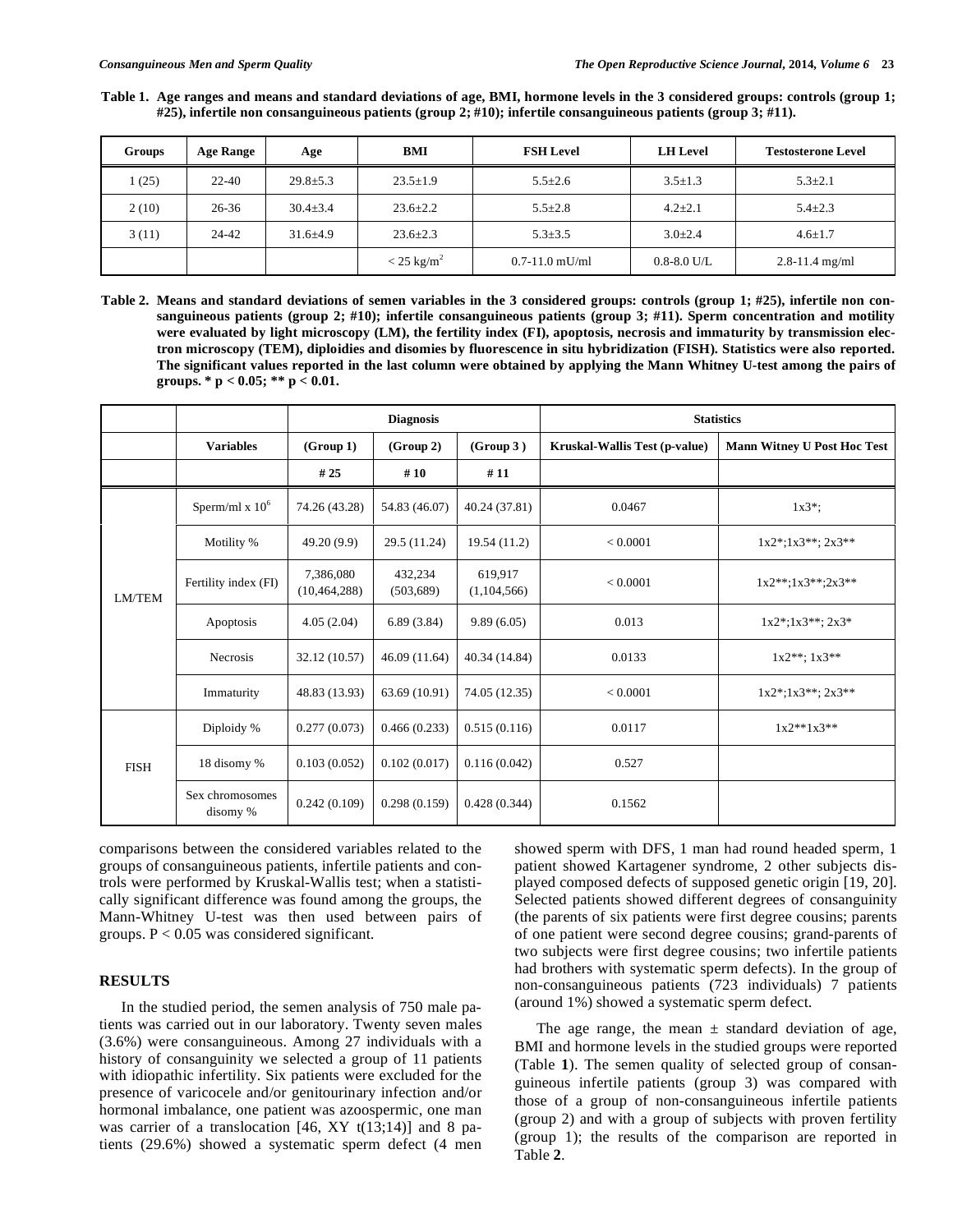Sperm concentration was normal [15,16] in all analysed groups even if significantly reduced in group 3 respect to group 1 ( $p < 0.05$ ) (Table 2). The progressive motility was significantly reduced in both groups of infertile patients compared to the values of fertile individuals (group 1 *vs.* group 2,  $p < 0.05$ ; group 1 *vs.* group 3,  $p < 0.01$ ); in addition, sperm motility of consanguineous patients was significantly decreased  $(p < 0.01)$  respect to that of non-consanguineous infertile males.

Regarding TEM scores, FI was significantly reduced in group 3 ( $p < 0.01$ ) compared to that observed in group 1 and group 2 and in group 2 *vs.* group 1 ( $p < 0.01$ ) (Table 2).

The percentages of sperm apoptosis, necrosis and immaturity were, as expected, significantly higher in both groups of infertile patients respect to controls (Table **2**); in addition, the sperm pathologies were significantly more frequent in consanguineous infertile patients then in sperm from nonconsanguineous infertile patients, excepted for necrosis.

FISH analysis was performed in sperm nuclei of 11 consanguineous infertile patients (group 3) and 10 nonconsanguineous infertile patients (group 2). A total number of 193,062 sperm nuclei was scored in group 3 and a total number of 171,547 in group 2. The mean frequencies of aneuploidy of chromosomes 18, X, Y are summarised in Table **2**. The frequency of diploidy was significantly higher  $(p < 0.01)$  in groups 2 and 3 than in controls (group 1).

## **DISCUSSION**

Consanguineous marriages are practiced in about one tenth of the world's population, and are thus more widespread than commonly perceived, although their overall distribution is not uniform [21]. In countries where inbreeding is common, a concomitant increase in the frequency of autosomal recessive disorders is generally observed by virtue of the biparental inheritance of the same ancestral haplotype on whom the recessive mutations reside. However, some novel aspects of consanguineous marriages are recently reported. In particular, Denic *et al.* [22] proposed that consanguineous marriages increase the speed of selection of beneficial recessive and co-dominant alleles, enhancing the fitness of a population under specific ecological conditions; for example, in countries where malaria is endemic, the prevalence of inbreeding and the frequency of alleles protective against malaria are both high.

Concerning the role of consanguinity in male infertility, the current data are quite scarce. The question that seems clearly established concerns the increased presence of systematic sperm defects in consanguineous respect to non consanguineous population [3, 4, 20, 23]; systematic defects are quite rare and are characterized by an identical, specific alteration of sperm cells. The patients carrier of systematic defects are sterile because these alterations are untreatable and are present in the ejaculates for their entire life. The results obtained in this study, pertaining to systematic sperm defects, confirm the data reported in the literature.

In the present research, we particularly focused on the sperm quality of a group of selected patients with various degrees of consanguinity who did not show the systematic sperm defects, but a heterogeneous combination of alterations randomly affecting in different percentage the sperm head and the tail organelles; the considered variables were compared with those of a group of idiopathic patients free of biological relationship and with those of a group of proven fertility individuals. As expected, the sperm quality of fertile individuals was enhanced compared to that of both the infertile groups. The percentage of sperm motility was significantly lower in the group of consanguineous patients compared to that evaluated in group of non-consanguineous infertile subjects, as also reported by Baccetti *et al.* [3]. The data concerning the scores provided by TEM analysis mathematically elaborated are novel. TEM scores were, as expected, decreased in both groups of infertile men, respect to those observed in the control. The fertility index was reduced and the percentages of sperm pathologies, namely apoptosis and immaturity were significantly increased in sperm of consanguineous infertile patients compared to those of non-consanguineous infertile patients.

The consanguinity in the familial history of analyzed patients led us to suppose that genetic alterations could be responsible of the reduced semen quality in the group of infertile consanguineous patients in respect to that of infertile non consanguineous patients.

The sperm analysis of the considered groups was integrated with FISH analysis that is a useful technique for estimating aneuploidy frequencies directly in interphase cells, such as spermatozoa [24]. The option to apply FISH analysis to the sperm of these individuals originated from the observation that this technology, coupled with TEM analysis, provided a satisfying characterization of sperm anomalies [25- 27] from a morphological and meiotic point of view. Elevated FISH values in sperm were reported in men with altered sperm ultrastructure [28-30]. In this particular study, we found an increase in the frequency of sperm diploidy and sex disomy in the groups of infertile consanguineous and non-consanguineous patients compared to that found in fertile men, but only the percentage of diploidy was significantly increased in both groups of infertile patients. Diploidy of sperm cells could be generated by binucleate sperm head or by diploid nuclei with the presence of double sets of 18, X, Y chromosomes [31]. Since ejaculated sperm in both infertile groups was morphologically compromised and showed high percentage of sperm immaturity, it is plausible that the increased diploidy could be due to sperm with double nuclei. A similar meiotic behavior in the consanguineous and non-consanguineous infertile patients may suggest that consanguinity does not seem to impair meiotic segregation of chromosomes.

# **CONCLUSION**

Consanguinity may adversely affect the spermatogenetic process, in particular by causing a reduction of motility and FI, which is concomitant with an increased sperm apoptosis and immaturity. We are aware that the patient group is small and further studies on a larger sample will help to better understand the role of consanguinity in male infertility; however, it should be considered that our patients were enrolled after following stringent selection criteria to exclude the presence of other pathologies involved in male infertility.